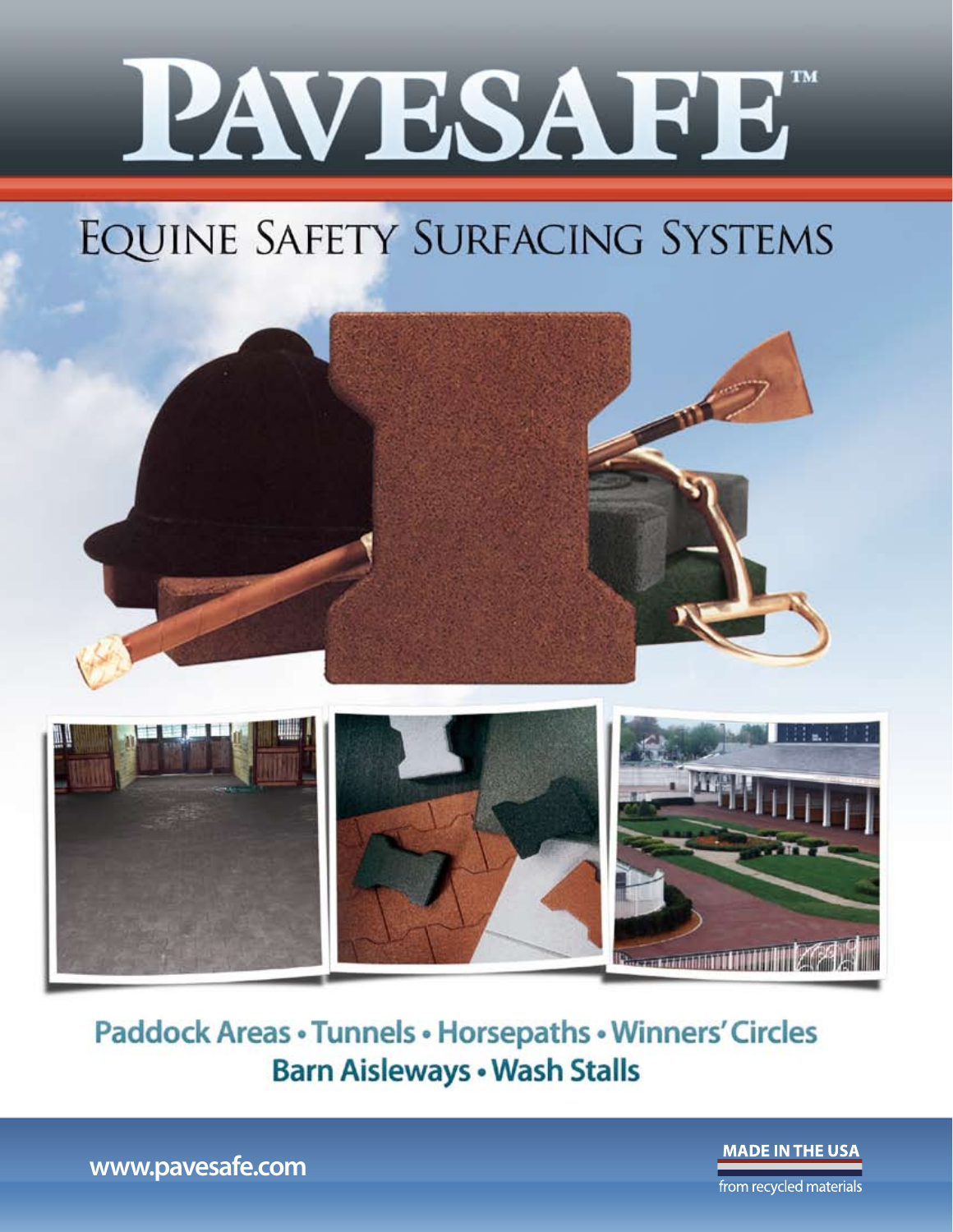

### Notable **Installations**

Aqueduct Arlington International Belmont Park Churchill Downs Del Mar El Commandante Fasig-Tipton Gulfstream Park Keeneland Racecourse Lone Star Louisiana Downs Monmouth Park Mountaineer Park Santa Anita Saratoga Turfway Park Woodbine

### Pavesafe for Protection and Durability



Pavesafe rubber paver tiles are manufactured using a proprietary process where recycled SBR tire rubber is the primary ingredient. Pavesafe delivers unmatched durability for years of performance even under harsh weather conditions and the consistent pounding of horses' hoofs. The dense composition and thick support of the tiles make them ideal for applications such as paddock areas, tunnels, horse paths, winners' circles, saddling enclosures, sales facilities, and more. Featuring superior slip-resistant characteristics in 4 standard pigmented earth tones, Pavesafe enhances the professional appearance of any equestrian facility.

No other product can match Pavesafe's physical characteristics of exceptional durability, comfort, and slip resistance. The pavers are easy to install and virtually maintenance-free, while creating an aesthetically pleasing and clean environment. Horses remain tension-free on the resilient rubber surface of the pavers and conditions for all of your equine activities remain clean, safe, and comfortable. Pavesafe is an ideal replacement for the dirty, dusty, and slippery hard surfaces that were once typically found in equestrian applications.

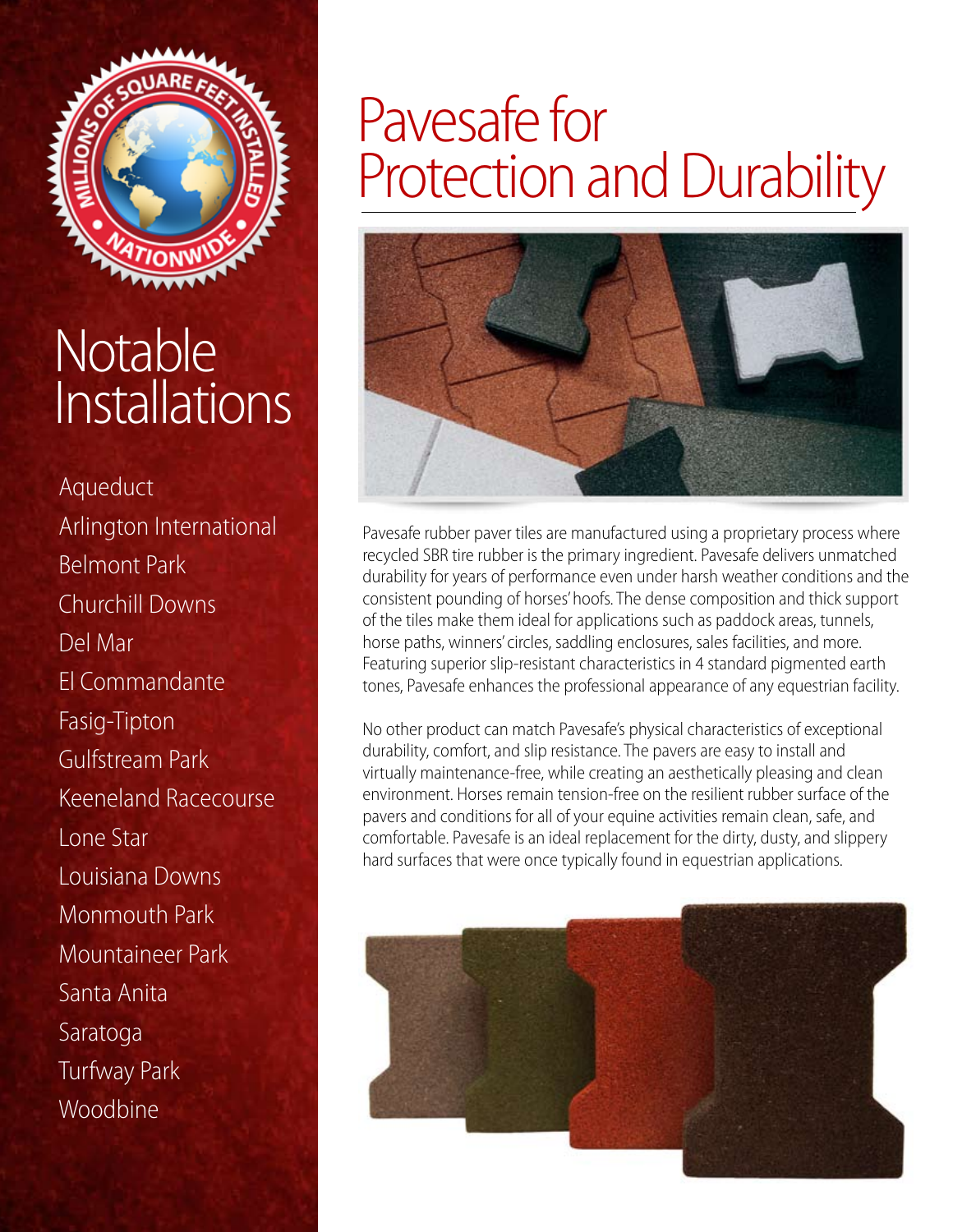# In Your Barn

#### **Corridors, Stalls, and Wash Bays**

Reducing the possibility of injury is just another step toward providing the proper care for your invaluable horses. Whether installed in a barn corridor, wash bay, or stall, Pavesafe's superior slip-resistant properties ensure the highest level of safety for horses, their riders, and caregivers. The pavers' coefficient of friction test results far exceed those of concrete, asphalt, and other resilient floor coverings in both wet and dry conditions - ensuring safe footing in barn corridors and wash-stalls. Pavesafe also features excellent shock absorption and damage protection against horses' kicks or other surface abrasions.

#### **Breeding Sheds**

Pavesafe pavers replace commonly used wood chips, thus controlling bacteria and dust. Moisture and fluids drain easily between the interlocking pavers, facilitating easier clean-up and maintenance. With hundreds of installations and years of tested performance, Pavesafe has gained a reputation as the number one flooring choice for breeding barn applications.

## At the Racetrack

Pavesafe is the world's foremost brand in rubber flooring for the equine market. The interlocking rubber pavers and wall tiles have been installed and enjoyed at prominent race tracks and stables worldwide. In the United States, Pavesafe has been installed at notable race tracks such as Keeneland in Lexington, KY, Belmont Park in Elmont, NY, and Churchill Downs in Louisville, KY.



Murdoch Barn, Newton Square, PA



Applestone, Unionville, PA



Woodbine Racetrack, Toronto, Ontario